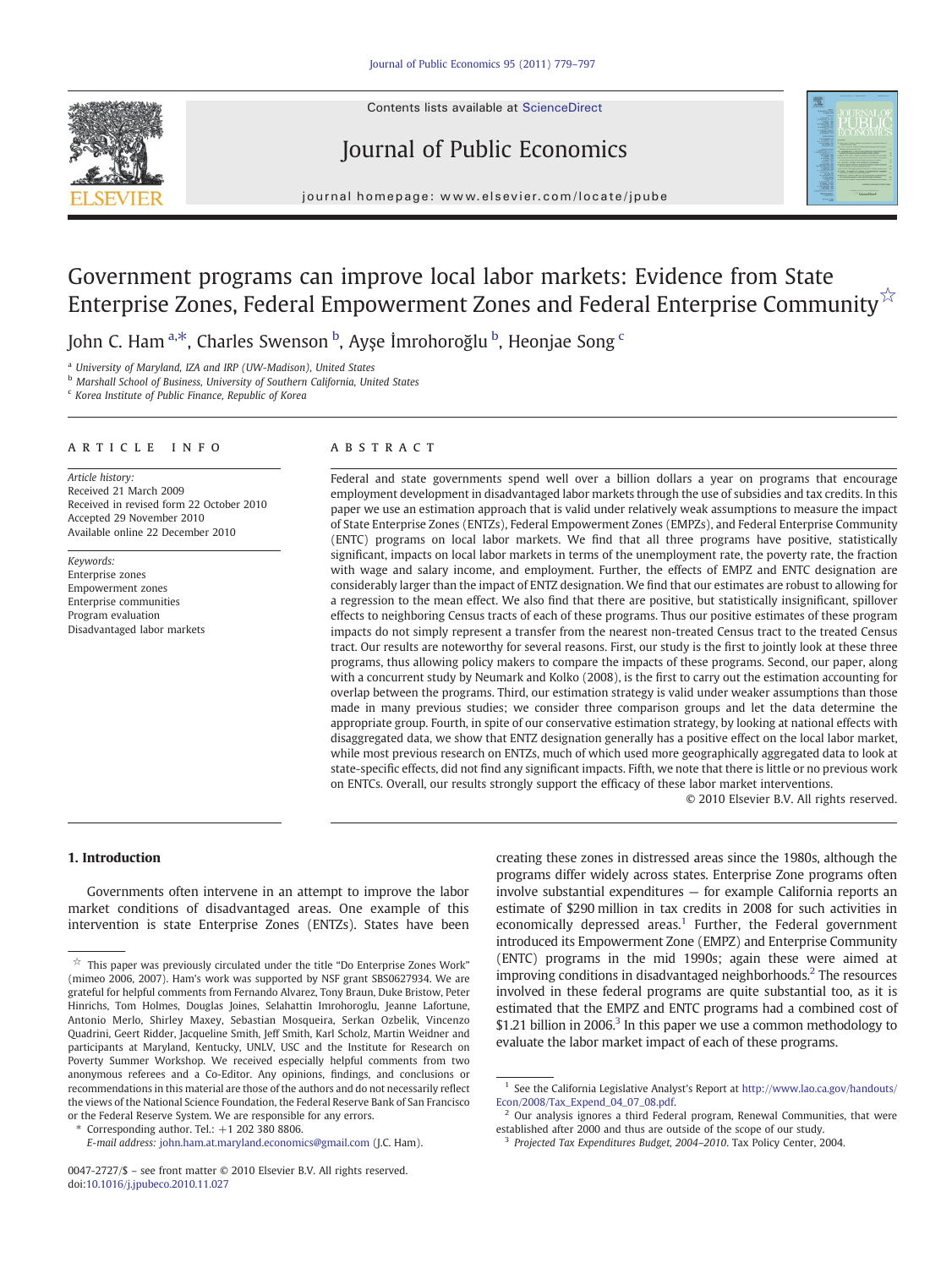There is substantial interest in the efficacy of these programs, both because of the resources involved, and because they offer an alternative to programs aimed at low-income labor markets such as Job Corps, which are estimated to have had modest success at best ([LaLonde,](#page--1-0) [1995\)](#page--1-0). Of course, the crucial issue in the evaluation of ENTZ, EMPZ and ENTC programs is the need to assess how the affected labor markets would have performed in the absence of these programs; i.e. one must construct the appropriate counter-factual. However, this is difficult for at least two reasons. First, the areas affected tend to be among the poorest areas, and so it can be challenging to find appropriate comparison areas.<sup>4</sup> Second, one faces a tradeoff between the level of geographic aggregation and the frequency of data collection. Labor market data is freely available annually for counties or Zip codes, but an ENTZ often only covers a small portion of a county or Zip code, which makes defining impacts problematic. This suggests the need to work at a finer level of geographical aggregation, which in turn generally requires using Census data.<sup>5</sup>

Much of the literature suggests that ENTZ designation does not have a positive impact on the affected labor market. While [Papke](#page--1-0) [\(1994\)](#page--1-0) finds a positive impact of ENTZs in Indiana when she looks at labor markets at the level of an unemployment insurance office, she could not find a positive impact on labor markets using Census block data in her 1993 paper. Further, [Bondonio and Greenbaum \(2005,](#page--1-0) [2007\)](#page--1-0), [Engberg, and Greenbaum \(1999\)](#page--1-0) and [Greenbaum and Engberg](#page--1-0) [\(2000, 2004\)](#page--1-0) use Zip code data on state-specific ENTZ programs and find little or no positive labor market effects.<sup>6</sup> Interestingly, in a paper written concurrently with an earlier draft of this paper, [Neumark and](#page--1-0) [Kolko \(2008\)](#page--1-0) use firm level data on employment (available in interval form) to study the impact of ENTZs in California on employment, but find no significant effect.<sup>7,8</sup>

Two papers on EMPZs introduced in the mid-1990s, by [Oakley and](#page--1-0) [Tsao \(2006\)](#page--1-0) and [Busso and Kline \(2007\)](#page--1-0) draw opposite conclusions from their research, in spite of the fact that both studies use propensity score matching and Census tract data. Specifically, Oakley and Tsao find no significant effect of EMPZ designation, while Busso and Kline find, as we do, a significantly positive effect of EMPZs on local labor markets. However we argue below that there may be an identification issue that significantly reduces the appropriateness of using propensity score matching here, since it requires relatively precise estimates of a propensity score specification rich enough to achieve the Conditional Independence Assumption, but their estimation is based only on the eight urban EMPZs introduced in 1994.

In this paper we extend the literature on these important programs in several ways. First, we evaluate the impacts of all three programs: ENTZ designation, as well as EMPZ designation and ENTC designation in the mid 1990s, using a common methodology and level of geographical aggregation, which greatly aids comparing the effects of the programs. Second, we account for the fact that there is an overlap between ENTZs and EMPZs, and between ENTZs and ENTCs, by estimating the model with and without the tracts involved in two programs. Note that one would expect that analyzing one program in isolation would lead to biased estimates of its effect if all three programs have positive effects, as we expect to be the case. Third, we avoid problems of geographic aggregation by using data at the Census tract level.

Fourth, when measuring the effects of ENTZ impacts we estimate an average effect at the national level, as well as state specific estimates of the impacts of the individual state ENTZ programs. We consider the average national effect because estimated state specific effects from previous research often had wide confidence intervals, and thus the test of the null hypothesis that the state specific impact of ENTZ designation is zero often has little power. An average national effect has a well defined interpretation and allows us to obtain much more precise estimates.

Fifth, by using data from all the 1980, 1990 and 2000 Censuses, we are able to use a quite flexible estimation strategy. Consider the case of measuring the impact of being designated as an ENTZ. Any program evaluation of the ENTZ program will use tracts that are not ENTZs (NENTZs) at the time of ENTZ assignment to answer the counterfactual of what would have happened to the ENTZs in the absence of the program. The most conservative (flexible) of our estimators takes the average difference between i) the double difference of the outcome measure at the Census tract level for the  $ENTZ<sup>9</sup>$  and ii) the double difference of the outcome variable for the nearest NENTZ Census tract in the same state. We then consider a less flexible estimator which compares the average double difference between the outcome variable for an affected Census tract and the average in the outcome variable for the contiguous NENTZs in the same state.<sup>10</sup> Finally, our least flexible estimator is the random growth estimator of [Heckman and Hotz \(1989\)](#page--1-0) used in several previous studies, where we essentially compare double differences in all of the affected Census tracts to the double differences in all of the NENTZ tracts in a state. We then test the less flexible models against the more flexible models using tests from [Hausman \(1978\).](#page--1-0) We consistently find significant (and substantial) beneficial (in the sense of improving the labor market) national average ENTZ effects on the unemployment rate, the poverty rate, average wage and salary income for those with positive earnings, and employment; we do not find a significant effect of ENTZ designation on the fraction of households with wage and salary income. These results stand in sharp contrast to the standard finding of 'zero' ENTZ effects, although the latter are for individual states. Interestingly, with our approach we often find significant state-specific beneficial ENTZ effects.

Since the EMPZ and ENTC programs are Federal programs, we only estimate average national effects for these programs.<sup>11</sup> We again use the three estimation methods and model selection approach described above. We find significant and substantial effects of the EMPZ and ENTC programs that generally are larger in absolute value than the average national effects of the state ENTZs.

We find that our estimates are robust to using an instrumental variable approach that avoids bias in the estimated treatment effect arising from the treated Census tracts exhibiting a regression to the mean phenomenon. To measure potential spillovers, we apply our approach to estimate treatment effects for the nearest NENTZs, NEMPZs, and NENTCs. We find that there are positive, but statistically insignificant, spillover effects to neighboring Census tracts of each of these programs. Thus our positive estimates of these program impacts do not simply represent a transfer the nearest non-treated Census tract to the treated Census tract; indeed our estimates are conservative in the sense that they do not incorporate these positive (but statistically insignificant) spillover effects.

 $4$  This is also true of participants in many manpower training programs, and twenty years after [LaLonde's \(1986\)](#page--1-0) seminal paper, there is still substantial debate on the efficacy of nonexperimental evaluation of such programs.

<sup>5</sup> As noted below, [Neumark and Kolko \(2008\)](#page--1-0) provide a method for measuring employment (one of the five labor market measures we analyze) at the ENTZ level on an annual basis, albeit with potentially serious measurement error.

<sup>6</sup> [Engberg and Greenbaum \(1999\)](#page--1-0) found in a national study on moderate/small cities that enterprise zones helped distressed cities as long as they were not severely depressed. Some of these papers use data on enterprises and find disaggregated effects — see the discussion below.

 $^7\,$  As noted below, we also find that ENTZ designation in California has no significant effect on employment, but we do find that it improves local labor markets by having a significant effect of the unemployment rate, the poverty rate and the fraction of individuals with wage and salary income.

<sup>8</sup> For other ENTZ studies, the reader is referred to [Bartik \(2004\), Boarnet \(2001\),](#page--1-0) [Boarnet and Bogart \(1996\), Bondonio \(2002\), Brunori \(1997\), Erickson and Friedman](#page--1-0) [\(1990\), Jones and Manson \(1982\), Lambert and Coomes \(2001\), O](#page--1-0)'Keefe (2004), and [Peters and Fisher \(2002\).](#page--1-0)

<sup>&</sup>lt;sup>9</sup> Let Y<sub>i2000</sub> represent the outcome of interest in 2000. Then we define the double difference as  $DD = (Y_{i2000} - Y_{i1990}) - (Y_{i1990} - Y_{i1980})$ .

<sup>&</sup>lt;sup>10</sup> We construct the nearest and contiguous NENTZs based on the distance between the centroids (geographic center) of tracts surrounding each ENTZ.

 $11$  Note, however, that the programs are not uniformly implemented across states  $$ see [Oakley and Tsao \(2006\).](#page--1-0)